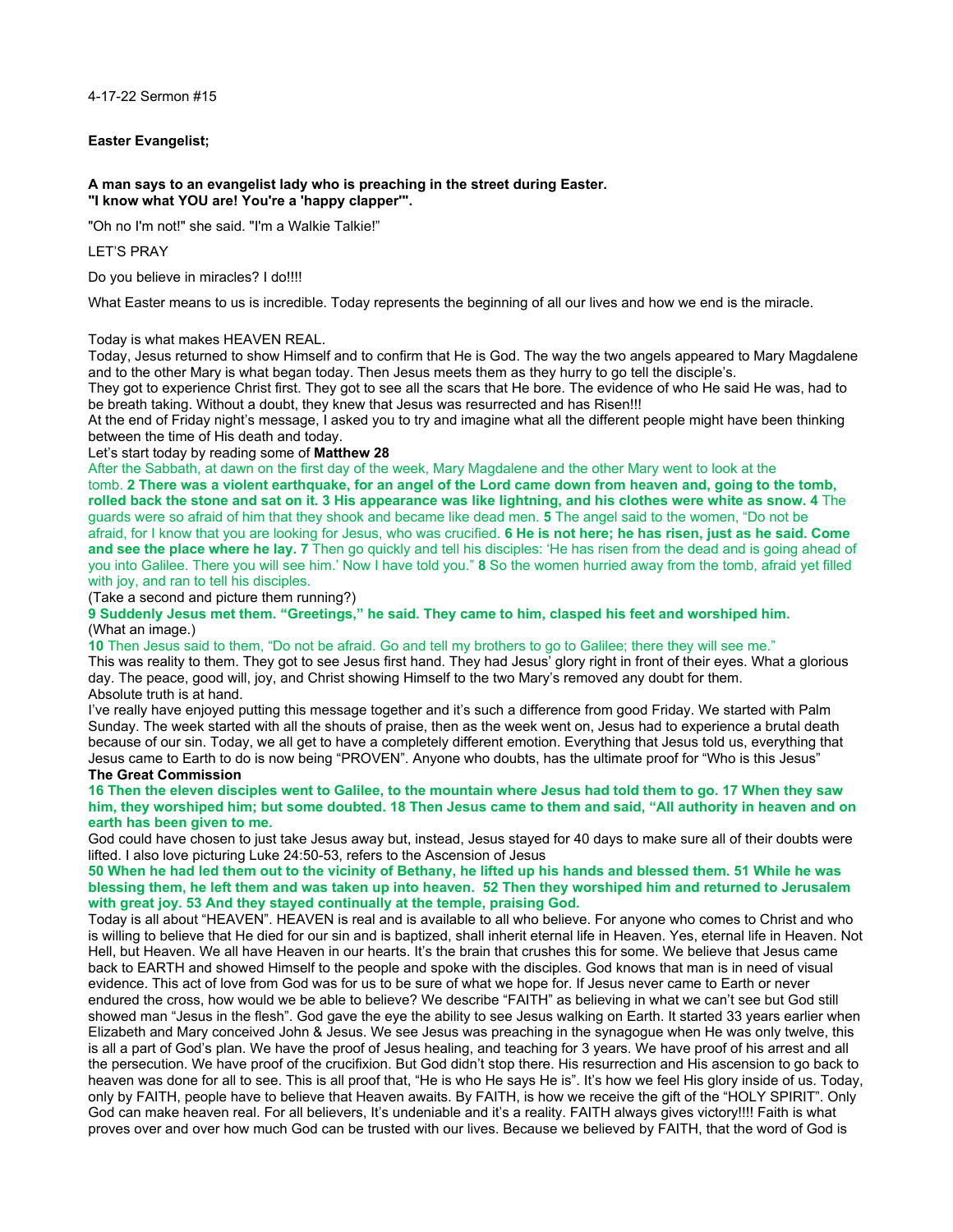true, we have this peace that surpasses all understanding. The joy, the comfort, the smiles and the peace that we all have, comes from the emotions of the heart. Because of Jesus, we get to know that heaven awaits us and because of our HOPE of heaven, we can persevere all the evil that surrounds us. In Isaiah 65 God prepares His people and then He also later reminds us in Revelations 21. New Heavens and a New Earth

Verse 17, See, I will create new heavens and a new earth. The former things will not be remembered, nor will they come to mind. **18** But be glad and rejoice forever in what I will create, for I will create Jerusalem to be a delight and its people a joy. **In John 14 Jesus Comforts His Disciples and talks about heaven.**

"Do not let your hearts be troubled. You believe in God[\[a](https://www.biblegateway.com/passage/?search=John+14&version=NIV#fen-NIV-26670a)]; believe also in me. **2** My Father's house has many rooms; if that were not so, would I have told you that I am going there to prepare a place for you? **3** And if I go and prepare a place for you, I will come back and take you to be with me that you also may be where I am. **4** You know the way to the place where I am going."

Philippians 3;20 also speaks of heaven

**20** But our citizenship is in heaven. And we eagerly await a Savior from there, the Lord Jesus Christ, **21** who, by the power that enables him to bring everything under his control, will transform our lowly bodies so that they will be like his glorious body

I'm a visual person. In Revelations 21 & 22, the way John gives us a glimpse of the new heaven is awesome. As I read through these next passages try to picture what John got to see.

Revelation 21 This goes back to God's promise in Isaiah, A New Heaven and a New Earth21 Then I saw "a new heaven and a new earth,"[\[a](https://www.biblegateway.com/passage/?search=Revelation+21&version=NIV#fen-NIV-31055a)] for the first heaven and the first earth had passed away, and there was no longer any sea. **2** I saw the Holy City, the new Jerusalem, coming down out of heaven from God, prepared as a bride beautifully dressed for her husband. **3** And I heard a loud voice from the throne saying, "Look! God's dwelling place is now among the people, and he will dwell with them. They will be his people, and God himself will be with them and be their God. **4** 'He will wipe every tear from their eyes. There will be no more death'[\[b](https://www.biblegateway.com/passage/?search=Revelation+21&version=NIV#fen-NIV-31058b)] or mourning or crying or pain, for the old order of things has passed away." **5** He who was seated on the throne said, "I am making everything new!" Then he said, "Write this down, for these words are trustworthy and true." **6** He said to me: "It is done. I am the Alpha and the Omega, the Beginning and the End. To the thirsty I will give water without cost from the spring of the water of life. **7** Those who are victorious will inherit all this, and I will be their God and they will be my children. **8** But the cowardly, the unbelieving, the vile, the murderers, the sexually immoral, those who practice magic arts, the idolaters and all liars—they will be consigned to the fiery lake of burning sulfur. This is the second death."

This pertains to those who deny that Christ is our SAVIOR. John continues to describe The New Jerusalem, the Bride of the Lamb

**9** One of the seven angels who had the seven bowls full of the seven last plagues came and said to me, "Come, I will show you the bride, the wife of the Lamb." **10** And he carried me away in the Spirit to a mountain great and high, and showed me the Holy City, Jerusalem, coming down out of heaven from God. **11** It shone with the glory of God, and its brilliance was like that of a very precious jewel, like a jasper, clear as crystal. **12** It had a great, high wall with twelve gates, and with twelve angels at the gates. On the gates were written the names of the twelve tribes of Israel.**13** There were three gates on the east, three on the north, three on the south and three on the west. **14** The wall of the city had twelve foundations, and on them were the names of the twelve apostles of the Lamb. **15** The angel who talked with me had a measuring rod of gold to measure the city, its gates and its walls. **16** The city was laid out like a square, as long as it was wide. He measured the city with the rod and found it to be 12,000 stadia[\[c\]](https://www.biblegateway.com/passage/?search=Revelation+21&version=NIV#fen-NIV-31070c)  $(1 -$  stadia is 600 feet or 1363 miles) in length, and as wide and high as it is long. **17** The angel measured the wall using human measurement, and it was 144 cubits[[d\]](https://www.biblegateway.com/passage/?search=Revelation+21&version=NIV#fen-NIV-31071d) thick.(216 feet)[[e\]](https://www.biblegateway.com/passage/?search=Revelation+21&version=NIV#fen-NIV-31071e) **18** The wall was made of jasper, and the city of pure gold, as pure as glass. **19** The foundations of the city walls were decorated with every kind of precious stone. The first foundation was jasper, the second sapphire, the third agate, the fourth emerald, **20** the fifth onyx, the sixth ruby, the seventh chrysolite, the eighth beryl, the ninth topaz, the tenth turquoise, the eleventh jacinth, and the twelfth amethyst.[\[f\]](https://www.biblegateway.com/passage/?search=Revelation+21&version=NIV#fen-NIV-31074f) **21** The twelve gates were twelve pearls, each gate made of a single pearl. The great street of the city was of gold, as pure as transparent glass. **22** I did not see a temple in the city, because the Lord God Almighty and the Lamb are its temple. **23** The city does not need the sun or the moon to shine on it, for the glory of God gives it light, and the Lamb is its lamp. **24** The nations will walk by its light, and the kings of the earth will bring their splendor into it. **25** On no day will its gates ever be shut, for there will be no night there. **26** The glory and honor of the nations will be brought into it. **27** Nothing impure will ever enter it, nor will anyone who does what is shameful or deceitful, but only those whose names are written in the Lamb's book of life.

**If we continue into Revelation 22, It can represent Eden Restored;**

**22 Then the angel showed me the river of the water of life, as clear as crystal, flowing from the throne of God** 

**and of the Lamb 2 down the middle of the great street of the city. On each side of the river stood the tree of** 

**life, bearing twelve crops of fruit, yielding its fruit every month. And the leaves of the tree are for the healing of the**